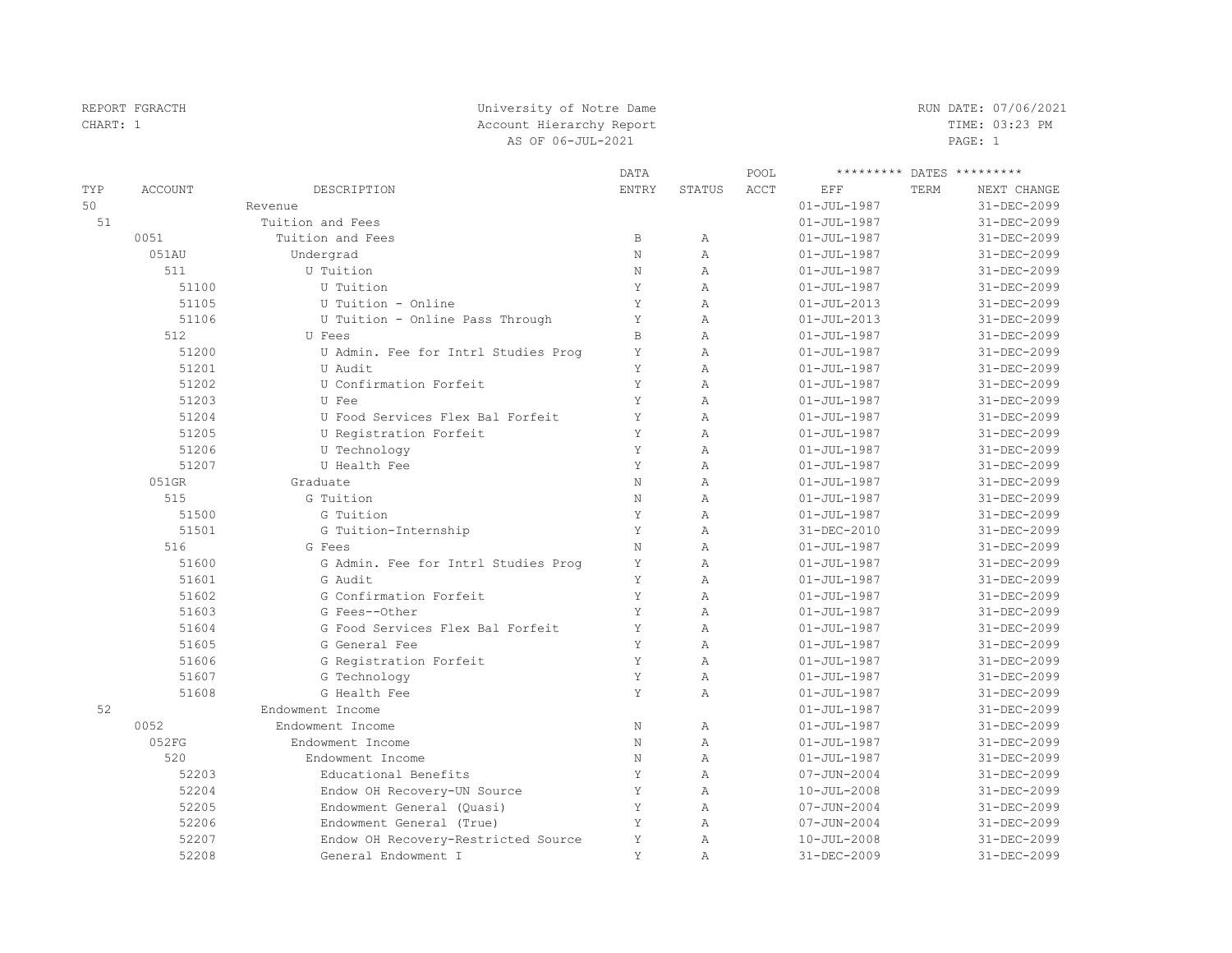|    | 52209           | Other Endowment Income              | Y            | Α              | $28 - JUL - 2005$ | 31-DEC-2099 |
|----|-----------------|-------------------------------------|--------------|----------------|-------------------|-------------|
|    | 52210           | General Endowment-Suspense          | Y            | A              | $01 - JAN - 2012$ | 31-DEC-2099 |
|    | 52211           | General Operating Endowment         | Y            | $\mathbb{A}$   | $01 - JUL - 2018$ | 31-DEC-2099 |
|    | 52212           | Post-Season                         | Y            | $\mathbb{A}$   | $01 - JUL - 1987$ | 31-DEC-2099 |
|    | 52215           | University Fund FY 03-04            | Y            | $\mathbb{A}$   | $01 - JUL - 1987$ | 31-DEC-2099 |
|    | 52216           | Hesburgh Libr/JACC-Annenberg        | Y            | A              | $01 - JUL - 1987$ | 31-DEC-2099 |
|    | 52217           | Survey Endowment Revenue            | Y            | $\lambda$      | $01 - JUL - 1987$ | 31-DEC-2099 |
|    | 52218           | Academic Advisor-Endow Accts        | Y            | $\mathbb{A}$   | $01 - JUL - 1987$ | 31-DEC-2099 |
|    | 52219           | NBC Unrestricted                    | Y            | $\mathbb{A}$   | $01 - JUL - 1987$ | 31-DEC-2099 |
|    | 52220           | Bramanti-F-University               | Y            | $\overline{A}$ | $01 - JUL - 1987$ | 31-DEC-2099 |
|    | 52221           | Dreux Nancy-University              | Y            | $\mathbb{A}$   | $01 - JUL - 1987$ | 31-DEC-2099 |
|    | 52222           | University MTC I                    | Y            | Α              | 06-MAR-2006       | 31-DEC-2099 |
|    | 52225           | Endow Income-President Circle       | Y            | A              | 23-SEP-2015       | 31-DEC-2099 |
|    | 52226           | Endow Income-Sorin                  | Y            | A              | 23-SEP-2015       | 31-DEC-2099 |
|    | 52227           | Endow Income-Unrestricted           | Y            | $\lambda$      | 23-SEP-2015       | 31-DEC-2099 |
|    | 52240           | Endow Income-Capital Renewal        | Y            | $\mathbb{A}$   | $01 - APR - 2020$ | 31-DEC-2099 |
|    | 52250           | Scholarship-Alexander               | Y            | $\mathbb{A}$   | $01 - JUL - 1987$ | 31-DEC-2099 |
|    | 52251           | Scholarship-ILL                     | Y            | $\mathbb{A}$   | $01 - JUL - 1987$ | 31-DEC-2099 |
|    | 52252           | Scholarship-Slavin                  | Y            | $\lambda$      | $01 - JUL - 1987$ | 31-DEC-2099 |
|    | 52253           | Scholarship-Johnson                 | Y            | $\mathbb{A}$   | $01 - JUL - 1987$ | 31-DEC-2099 |
|    | 52254           | Scholarship-Warren                  | Y            | A              | $01 - JUL - 1987$ | 31-DEC-2099 |
| 54 |                 | Other Revenue Sources               |              |                | $01 - JUL - 1987$ | 31-DEC-2099 |
|    | 54A             | Relief of University Expense        | $\rm N$      | $\mathbb{A}$   | $01 - JUL - 1987$ | 31-DEC-2099 |
|    | 054A            | Relief of University Expense        | N            | Α              | $04 - JUN - 2004$ | 31-DEC-2099 |
|    | 0054A           | Relief of University Expense        | Ν            | Α              | $04 - JUN - 2004$ | 31-DEC-2099 |
|    | 54600           | Expense Recovery                    | Y            | $\lambda$      | $01 - JUL - 1987$ | 31-DEC-2099 |
|    | 54605           | Rebates & Incentive Payments        | Y            | $\mathbb{A}$   | $01 - JUL - 2009$ | 31-DEC-2099 |
|    | 54610           | State Student Assistance Comm of IN | Y            | $\overline{A}$ | $01 - JUL - 1987$ | 31-DEC-2099 |
|    | 54615           | Work Study                          | Y            | A              | $01 - JUL - 1987$ | 31-DEC-2099 |
|    | 54616           | Comm Serv FWS Match Recovery        | Y            | A              | $01 - JUL - 1987$ | 31-DEC-2099 |
|    | 54 <sub>B</sub> | Recovery of Indirect Cost           | N            | $\lambda$      | $04 - JUN - 2004$ | 31-DEC-2099 |
|    | 053NN           | Ind. Cost Recov. St. and Local Gov. | N            | $\mathbb{A}$   | $01 - JUL - 1987$ | 31-DEC-2099 |
|    | 546A            | Ind. Cost Recov. St. and Local Gov. | N            | A              | $01 - JUL - 1987$ | 31-DEC-2099 |
|    | 54630           | FACR Recovery State and Local Gov.  | Y            | Α              | $01 - JUL - 1987$ | 31-DEC-2099 |
|    | 54635           | IC Recovery IUSM-SB                 | Y            | $\mathbb{A}$   | 08-SEP-2005       | 31-DEC-2099 |
|    | 053PR           | Indirect Cost Recovery Private      | $\rm N$      | Α              | $01 - JUL - 1987$ | 31-DEC-2099 |
|    | 546B            | Indirect Cost Recovery Private      | $\rm N$      | $\lambda$      | $01 - JUL - 1987$ | 31-DEC-2099 |
|    | 54640           | FACR Recovery Private               | Y            | $\lambda$      | $01 - JUL - 1987$ | 31-DEC-2099 |
|    | 054B            | Recovery of Indirect Cost           | $\mathbb B$  | $\mathbb{A}$   | $04 - JUN - 2004$ | 31-DEC-2099 |
|    | 546D            | Recovery of Indirect Cost           | $\, {\bf B}$ | Α              | $01 - JUL - 1987$ | 31-DEC-2099 |
|    | 54650           | FACR Recovery - Research Cores      | Y            | A              | $01 - JUL - 2009$ | 31-DEC-2099 |
|    | 54670           | FACR Recovery Fed. Misc.            | Y            | $\mathbb{A}$   | $01 - JUL - 1987$ | 31-DEC-2099 |
|    | 54671           | FACR Recovery NSF                   | Y            | Α              | $01 - JUL - 1987$ | 31-DEC-2099 |
|    | 54672           | FACR Recovery NIH or HHS            | Y            | $\mathbb{A}$   | $01 - JUL - 1987$ | 31-DEC-2099 |
|    | 54673           | FACR Recovery Educ. Dept.           | Y            | Α              | $01 - JUL - 1987$ | 31-DEC-2099 |
|    | 54674           | FACR Recovery Energy Dept.          | Y            | $\lambda$      | $01 - JUL - 1987$ | 31-DEC-2099 |
|    | 54675           | FACR Recovery NASA                  | Y            | $\overline{A}$ | $01 - JUL - 1987$ | 31-DEC-2099 |
|    | 54676           | FACR Recovery Army                  | Y            | $\mathbb{A}$   | $01 - JUL - 1987$ | 31-DEC-2099 |
|    |                 |                                     |              |                |                   |             |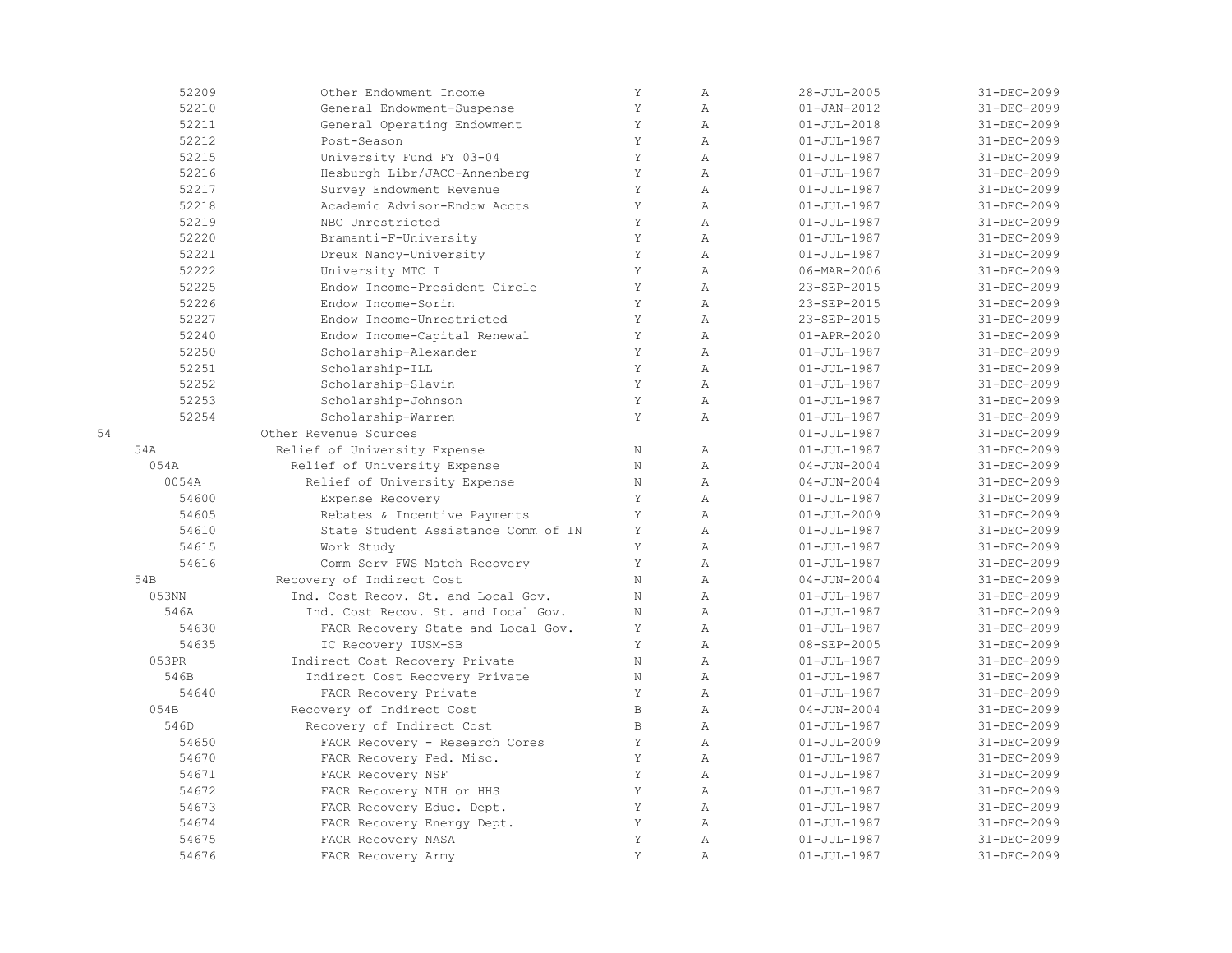| 54677           | FACR Recovery Air Force            | Y            | $\mathbb{A}$   | $01 - JUL - 1987$ | 31-DEC-2099 |
|-----------------|------------------------------------|--------------|----------------|-------------------|-------------|
| 54678           | FACR Recovery Navy                 | Y            | $\mathbb{A}$   | $01 - JUL - 1987$ | 31-DEC-2099 |
| 54679           | FACR Recovery CNS or Americorps    | Y            | $\mathbb{A}$   | $01 - JUL - 1987$ | 31-DEC-2099 |
| 54680           | FACR Recovery Agriculture          | Y            | $\mathbb{A}$   | $01 - JUL - 1987$ | 31-DEC-2099 |
| 54681           | FACR Recovery Defense              | Y            | $\overline{A}$ | $01 - JUL - 1987$ | 31-DEC-2099 |
| 54682           | FACR Recovery Interior Dept.       | Y            | $\mathbb{A}$   | $01 - JUL - 1987$ | 31-DEC-2099 |
| 54683           | FACR Recovery Veteran Affairs      | $\mathbf Y$  | $\mathbb{A}$   | $01 - JUL - 1987$ | 31-DEC-2099 |
| 54684           | FACR Recovery EPA                  | Y            | $\mathbb{A}$   | $01 - JUL - 1987$ | 31-DEC-2099 |
| 54685           | FACR Recovery HUD                  | Y            | $\mathbb{A}$   | $01 - JUL - 1987$ | 31-DEC-2099 |
| 54686           | FACR Recovery Nat. Security Agency | Y            | $\overline{A}$ | $01 - JUL - 1987$ | 31-DEC-2099 |
| 54687           | FACR Recovery NEH                  | Y            | $\mathbb{A}$   | $01 - JUL - 1987$ | 31-DEC-2099 |
| 54688           | FACR Recovery NIST                 | Y            | $\overline{A}$ | $01 - JUL - 1987$ | 31-DEC-2099 |
| 54689           | FACR Recovery NOAA                 | Y            | $\overline{A}$ | $01 - JUL - 1987$ | 31-DEC-2099 |
| 54690           | FACR Recovery U.S. Forest Service  | Y            | $\overline{A}$ | $01 - JUL - 1987$ | 31-DEC-2099 |
| 54691           | FACR Recovery USIP                 | Y            | $\mathbb{A}$   | $01 - JUL - 1987$ | 31-DEC-2099 |
| 54692           | FACR Recovery-Other                | Y            | $\mathbb{A}$   | $01 - JUL - 1987$ | 31-DEC-2099 |
| 54693           | FACR Recovery-Turbo Facility       | Y            | $\mathbb{A}$   | $01 - JUL - 2014$ | 31-DEC-2099 |
| 54C             | Academic Support                   | $\, {\bf B}$ | $\overline{A}$ | 03-SEP-2004       | 31-DEC-2099 |
| 054C            | Academic Support                   | $\,$ B       | $\overline{A}$ | 03-SEP-2004       | 31-DEC-2099 |
| 0054C           | Academic Support                   | $\rm N$      | $\overline{A}$ | $04 - JUN - 2004$ | 31-DEC-2099 |
| 54032           | Royalties                          | Y            | $\overline{A}$ | $01 - JUL - 1987$ | 31-DEC-2099 |
| 54310           | Books and Manuals                  | Y            | $\overline{A}$ | $01 - JUL - 1987$ | 31-DEC-2099 |
| 54350           | Permissions                        | Y            | $\mathbb{A}$   | $01 - JUL - 1987$ | 31-DEC-2099 |
| 54355           | Subsidies                          | $\mathbf Y$  | $\mathbb{A}$   | $01 - JUL - 1987$ | 31-DEC-2099 |
| 54360           | Subscriptions                      | Y            | $\mathbb{A}$   | $01 - JUL - 1987$ | 31-DEC-2099 |
| 54 <sub>D</sub> | Student Activities                 | N            | $\overline{A}$ | $04 - JUN - 2004$ | 31-DEC-2099 |
| 054D            | Student Activities                 | $\rm N$      | $\mathbb{A}$   | $04 - JUN - 2004$ | 31-DEC-2099 |
| 0054D           | Student Activities                 | $\mathbf N$  | $\overline{A}$ | $04 - JUN - 2004$ | 31-DEC-2099 |
| 54100           | Admission                          | Y            | $\mathbb{A}$   | $02 - JUL - 2004$ | 31-DEC-2099 |
| 54400           | Services                           | Y            | $\mathbb{A}$   | $02 - JUL - 2004$ | 31-DEC-2099 |
| 54405           | Services (Contra)                  | Y            | $\mathbb{A}$   | $02 - JUL - 2004$ | 31-DEC-2099 |
| 54410           | Collections                        | $\mathbf Y$  | $\mathbb{A}$   | $01 - JUL - 1987$ | 31-DEC-2099 |
| 54411           | Wedding Fees                       | Y            | $\mathbb{A}$   | $01 - JUL - 1987$ | 31-DEC-2099 |
| 54E             | General Administration             | $\rm N$      | $\overline{A}$ | $04 - JUN - 2004$ | 31-DEC-2099 |
| 054E            | General Administration             | N            | $\overline{A}$ | $04 - JUN - 2004$ | 31-DEC-2099 |
| 0054E           | General Administration             | N            | $\mathbb{A}$   | $04 - JUN - 2004$ | 31-DEC-2099 |
| 54102           | Application Fees                   | Y            | $\mathbb{A}$   | $01 - JUL - 1987$ | 31-DEC-2099 |
| 54103           | Application Fees-Waived (contra)   | Y            | $\mathbb{A}$   | $01 - SEP - 2012$ | 31-DEC-2099 |
| 54F             | Physical Plant                     | $\rm N$      | $\mathbb{A}$   | $04 - JUN - 2004$ | 31-DEC-2099 |
| 054F            | Physical Plant                     | $\rm N$      | $\mathbb{A}$   | $04 - JUN - 2004$ | 31-DEC-2099 |
| 0054F           | Physical Plant                     | $\rm N$      | $\mathbb{A}$   | $04 - JUN - 2004$ | 31-DEC-2099 |
| 54200           | Housing                            | Y            | $\overline{A}$ | $01 - JUL - 1987$ | 31-DEC-2099 |
| 54205           | Vehicles                           | Y            | $\mathbb{A}$   | $01 - JUL - 1987$ | 31-DEC-2099 |
| 54210           | Facilities                         | Y            | $\mathbb{A}$   | $01 - JUL - 1987$ | 31-DEC-2099 |
| 54215           | Equipment                          | Y            | $\mathbb{A}$   | $01 - JUL - 1987$ | 31-DEC-2099 |
| 54220           | Utilities                          | Y            | $\mathbb{A}$   | $01 - JUL - 1987$ | 31-DEC-2099 |
| 54315           | Commissions                        | $\mathbf Y$  | $\mathbb{A}$   | $01 - JUL - 1987$ | 31-DEC-2099 |
| 54G             | University Contribution            | $\rm N$      | Α              | $04 - JUN - 2004$ | 31-DEC-2099 |
|                 |                                    |              |                |                   |             |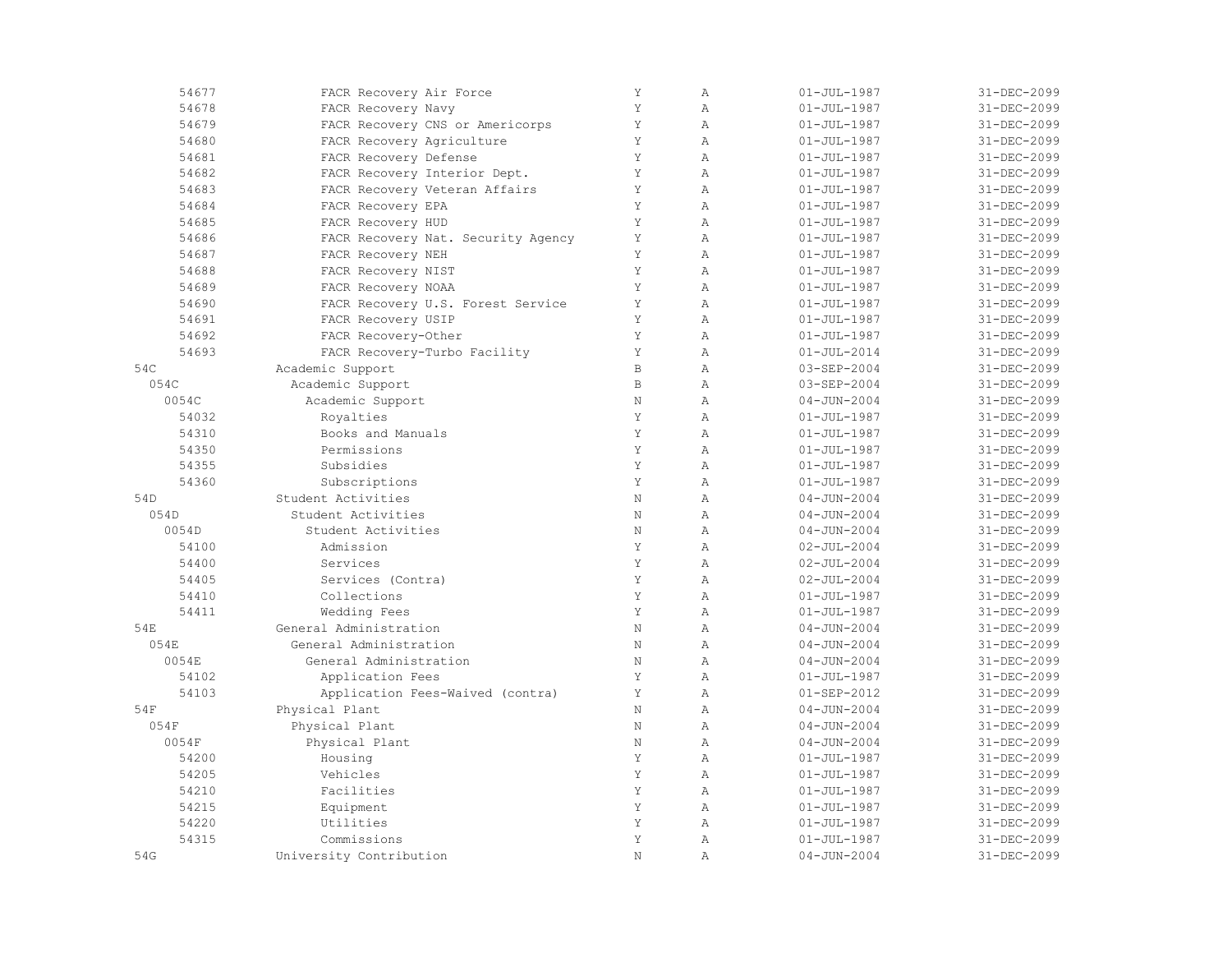|    | 054G  | University Contribution            | $\rm N$     | $\mathbb{A}$   | $04 - JUN - 2004$ | 31-DEC-2099 |
|----|-------|------------------------------------|-------------|----------------|-------------------|-------------|
|    | 0054G | University Contribution            | $\rm N$     | $\mathbb{A}$   | $04 - JUN - 2004$ | 31-DEC-2099 |
|    | 54900 | University Contribution            | Y           | $\mathbbm{I}$  | $24 - JUL - 2013$ | 31-DEC-2099 |
|    | 54H   | Wellness Center                    | $\mathbf N$ | $\overline{A}$ | $01 - JUL - 2012$ | 31-DEC-2099 |
|    | 054H  | Wellness Center                    | N           | $\overline{A}$ | $01 - JUL - 2012$ | 31-DEC-2099 |
|    | 0054H | Wellness Center                    | N           | $\lambda$      | $01 - JUL - 2012$ | 31-DEC-2099 |
|    | 54500 | Wellness Center Fees               | Y           | $\mathbb{A}$   | 08-OCT-2012       | 31-DEC-2099 |
|    | 54501 | Pharmacy Fees                      | Y           | $\overline{A}$ | 08-OCT-2012       | 31-DEC-2099 |
| 55 |       | Investment Income                  |             |                | $01 - JUL - 1987$ | 31-DEC-2099 |
|    | 0055  | Investment Income                  | $\rm N$     | $\mathbb{A}$   | $01 - JUL - 1987$ | 31-DEC-2099 |
|    | 055IV | Investment Income                  | $\,$ B      | $\mathbb{A}$   | $01 - JUL - 1987$ | 31-DEC-2099 |
|    | 550   | Current Investment Income          | $\rm N$     | $\mathbb{A}$   | $01 - JUL - 1987$ | 31-DEC-2099 |
|    | 55000 | Investment Income                  | Y           | $\mathbb{A}$   | $01 - JUL - 1987$ | 31-DEC-2099 |
|    | 55001 | Patent Earnings                    | Y           | $\mathbb{A}$   | $01 - JUL - 1987$ | 31-DEC-2099 |
|    | 55002 | Royalties                          | Y           | $\mathbb{A}$   | 22-JUL-2009       | 31-DEC-2099 |
|    | 55003 | Licensing                          | Y           | $\overline{A}$ | $01 - JUL - 1987$ | 31-DEC-2099 |
|    | 55004 | Michiana Telecasting Dividend      | Y           | $\overline{A}$ | $01 - JUL - 1987$ | 31-DEC-2099 |
|    | 55005 | Other                              | Y           | $\lambda$      | $01 - JUL - 1987$ | 31-DEC-2099 |
|    | 55006 | Perpetual Trust Income             | Y           | $\lambda$      | $30 - JUN - 2008$ | 31-DEC-2099 |
|    | 55095 | BT-MFWC Supplement                 | Y           | $\overline{A}$ | $01 - JUL - 1987$ | 31-DEC-2099 |
|    | 551   | Fees (Contra)                      | N           | $\overline{A}$ | $01 - JUL - 1987$ | 31-DEC-2099 |
|    | 55101 | Invest Income Distributed (Contra) | Y           | $\mathbb{A}$   | $01 - JUL - 1987$ | 31-DEC-2099 |
|    | 55102 | Banking Fees (Contra)              | Y           | $\mathbbm{I}$  | $08 - JUL - 2020$ | 31-DEC-2099 |
|    | 55103 | Line of Credit Fees (Contra)       | Y           | $\mathbbm{I}$  | 15-MAR-2018       | 31-DEC-2099 |
|    | 55104 | Payments to Retirees               | Y           | $\mathbb{A}$   | $01 - JUL - 1987$ | 31-DEC-2099 |
|    | 55105 | Payments to Beneficiaries          | Y           | $\mathbb{A}$   | $01 - JUL - 1987$ | 31-DEC-2099 |
|    | 55106 | Payments Applied                   | Y           | $\lambda$      | $01 - JUL - 1987$ | 31-DEC-2099 |
|    | 55110 | Commercial Paper Fees (Contra)     | Y           | $\mathsf{T}$   | $08 - JUL - 2020$ | 31-DEC-2099 |
|    | 55111 | Commercial Paper Interest (Contra) | Y           | $\mathsf{T}$   | 13-MAR-2018       | 31-DEC-2099 |
|    | 55115 | Credit Card Fees (Contra)          | Y           | $\top$         | $08 - JUL - 2020$ | 31-DEC-2099 |
|    | 55116 | Lockbox Fees (Contra)              | Y           | $\top$         | $08 - JUL - 2020$ | 31-DEC-2099 |
|    | 55117 | Nelnet Fees (Contra)               | Y           | $\mathbbm{I}$  | $08 - JUL - 2020$ | 31-DEC-2099 |
|    | 55118 | Stored Value Card Fees (Contra)    | Y           | $\mathbbm{I}$  | $08 - JUL - 2020$ | 31-DEC-2099 |
|    | 55199 | Other Fees (Contra)                | Y           | $\overline{A}$ | $01 - NOV - 2009$ | 31-DEC-2099 |
|    | 552   | Unitized Pool                      | $\mathbb B$ | $\mathbb{A}$   | $01 - JUL - 1987$ | 31-DEC-2099 |
|    | 55200 | Plant Reserves Income              | Y           | $\mathbb{A}$   | $01 - JUL - 1987$ | 31-DEC-2099 |
|    | 55201 | Multi-Fund Working Capital         | Y           | $\overline{A}$ | $01 - JUL - 1987$ | 31-DEC-2099 |
|    | 55202 | General Investment Income          | Y           | $\overline{A}$ | $01 - JUL - 1987$ | 31-DEC-2099 |
|    | 55203 | Operating Endowment                | Y           | $\lambda$      | $01 - JUL - 2016$ | 31-DEC-2099 |
|    | 553   | Net Gain/(Loss) on Investments     | N           | $\mathbb{A}$   | $01 - JUL - 1987$ | 31-DEC-2099 |
|    | 55300 | Net Gain/(Loss) on Investments     | Y           | $\overline{A}$ | $01 - JUL - 1987$ | 31-DEC-2099 |
|    | 55320 | Actuarial Gains/Losses             | Y           | $\overline{A}$ | $01 - JUL - 1987$ | 31-DEC-2099 |
|    | 55390 | Net Gain/(Loss) on Fixed Assets    | Y           | $\overline{A}$ | $01 - JUL - 1987$ | 31-DEC-2099 |
| 56 |       | Sales and services                 |             |                | 18-JUL-2006       | 31-DEC-2099 |
|    | 0056  | Sales and services                 | $\mathbb B$ | $\mathbb{A}$   | 18-JUL-2006       | 31-DEC-2099 |
|    | 056CT | Contracts                          | N           | $\mathbb{A}$   | $01 - JUL - 1987$ | 31-DEC-2099 |
|    | 560   | Contracts                          | $\mathbf B$ | $\mathbb{A}$   | $01 - JUL - 1987$ | 31-DEC-2099 |
|    | 56000 | Board Contracts                    | Y           | $\overline{A}$ | $01 - JUL - 1987$ | 31-DEC-2099 |
|    |       |                                    |             |                |                   |             |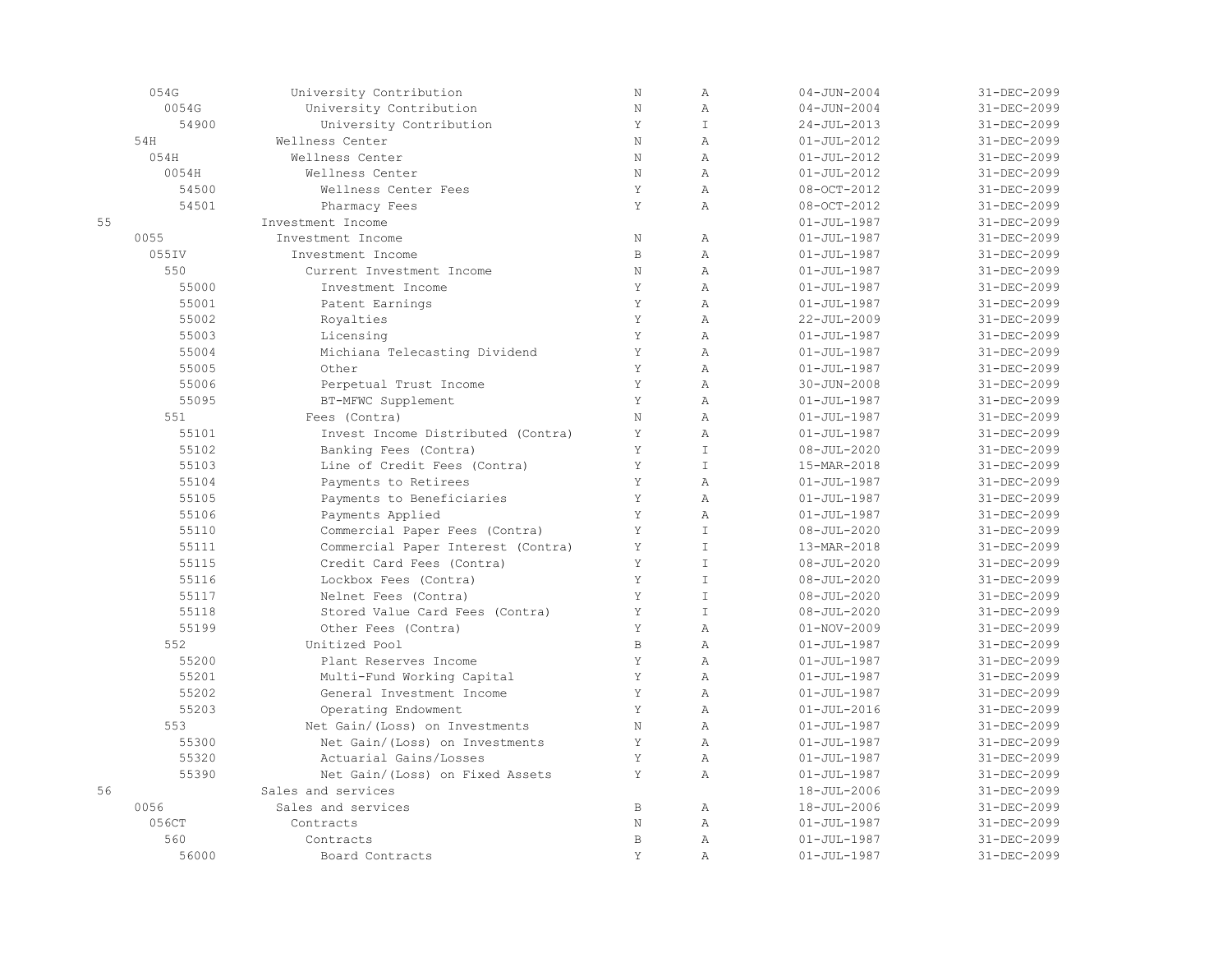| 56002 | Ticket Sales                       | Y           | $\mathbb{A}$   | 28-FEB-2020       | 31-DEC-2099 |
|-------|------------------------------------|-------------|----------------|-------------------|-------------|
| 56005 | Guarantees Paid (Contra)           | Y           | $\overline{A}$ | $01 - JUL - 1987$ | 31-DEC-2099 |
| 56008 | Guarantees Received-CF Playoff     | Y           | $\mathbb{A}$   | 28-FEB-2020       | 31-DEC-2099 |
| 56009 | Guarantees Received-Bowl Game      | Υ           | $\mathbb{A}$   | 28-FEB-2020       | 31-DEC-2099 |
| 56010 | Guarantees Received                | Y           | $\mathbb{A}$   | $01 - JUL - 1987$ | 31-DEC-2099 |
| 56012 | Grant-in-Aid                       | Y           | $\mathbb{A}$   | $01 - JUL - 1987$ | 31-DEC-2099 |
| 56015 | Student Bundles                    | Y           | $\mathbb{A}$   | 14-JAN-2019       | 31-DEC-2099 |
| 56016 | Doubletree Hilton COGs             | Y           | $\mathbb{A}$   | 14-JAN-2019       | 31-DEC-2099 |
| 56017 | ACC Dist - NCAA GIA/Sport Spons    | Y           | $\mathbb{A}$   | 28-FEB-2020       | 31-DEC-2099 |
| 56018 | CSC Bundles                        | Y           | $\overline{A}$ | 21-NOV-2019       | 31-DEC-2099 |
| 56019 | Linen Lease                        | Y           | $\mathbb{A}$   | 21-NOV-2019       | 31-DEC-2099 |
| 56020 | Lease Agreements                   | Y           | $\mathbb{A}$   | $01 - JUL - 1987$ | 31-DEC-2099 |
| 56021 | Meal Contracts                     | Y           | $\mathbb{A}$   | $01 - JUL - 1987$ | 31-DEC-2099 |
| 56022 | Merchandise                        | Y           | $\mathbb{A}$   | $01 - JUL - 1987$ | 31-DEC-2099 |
| 56023 | Green Meal Plan Fee                | Y           | $\mathbb{A}$   | $01 - JUN - 2015$ | 31-DEC-2099 |
| 56025 | Radio                              | Y           | $\mathbb{A}$   | $01 - JUL - 1987$ | 31-DEC-2099 |
| 56026 | Under Armour Sponsorship           | Y           | $\mathbb{A}$   | 28-FEB-2020       | 31-DEC-2099 |
| 56027 | NDGP Royalties                     | Y           | Α              | 28-FEB-2020       | 31-DEC-2099 |
| 56028 | Other Sponsorship                  | Y           | $\mathbb{A}$   | 28-FEB-2020       | 31-DEC-2099 |
| 56030 | Residence Halls                    | Y           | $\mathbb{A}$   | $01 - JUL - 1987$ | 31-DEC-2099 |
| 56035 | Television - NBC Contract          | Y           | $\mathbb{A}$   | 28-FEB-2020       | 31-DEC-2099 |
| 56036 | Other Media Rights                 | Y           | $\overline{A}$ | 28-FEB-2020       | 31-DEC-2099 |
| 56040 | Tournament                         | Y           | $\overline{A}$ | $01 - JUL - 1987$ | 31-DEC-2099 |
| 56041 | NCAA Postseason Reimb              | Y           | $\mathbb{A}$   | 28-FEB-2020       | 31-DEC-2099 |
| 56042 | Conference Postseason Reimb        | Y           | $\mathbb{A}$   | 28-FEB-2020       | 31-DEC-2099 |
| 56500 | ACC Dist - Clearing                | Y           | $\mathbb{A}$   | 28-FEB-2020       | 31-DEC-2099 |
| 56501 | ACC Dist - Media                   | Y           | $\mathbb{A}$   | 28-FEB-2020       | 31-DEC-2099 |
| 56502 | ACC Dist - Bowl Revenue            | Y           | $\mathbb{A}$   | 28-FEB-2020       | 31-DEC-2099 |
| 56503 | ACC Dist - MBB/WBB Tourney         | $\mathbf Y$ | $\mathbb{A}$   | 28-FEB-2020       | 31-DEC-2099 |
| 56504 | ACC Dist - Ticket Exp (Contra)     | Y           | $\overline{A}$ | 28-FEB-2020       | 31-DEC-2099 |
| 56508 | ACC Dist - Other ACC               | Y           | $\mathbb{A}$   | 28-FEB-2020       | 31-DEC-2099 |
| 56509 | ACC Dist - NCAA MBB Tourney        | Y           | Α              | 28-FEB-2020       | 31-DEC-2099 |
| 56510 | ACC Dist - NCAA Other              | Y           | $\mathbb{A}$   | 28-FEB-2020       | 31-DEC-2099 |
| 56515 | Other Conference Dist (Non-ACC)    | Y           | $\mathbb{A}$   | 28-FEB-2020       | 31-DEC-2099 |
| 56516 | Other Conf Ticket Expense (Contra) | $\mathbf Y$ | Α              | 28-FEB-2020       | 31-DEC-2099 |
| 56517 | Other NCAA                         | Y           | $\mathbb{A}$   | 28-FEB-2020       | 31-DEC-2099 |
| 056FE | Fees                               | N           | $\overline{A}$ | $01 - JUL - 1987$ | 31-DEC-2099 |
| 561   | Fees                               | N           | $\mathbb{A}$   | $01 - JUL - 1987$ | 31-DEC-2099 |
| 56100 | Amenities-Premium Seating          | $\mathbf Y$ | $\mathbbm{I}$  | 02-MAR-2017       | 31-DEC-2099 |
| 56105 | Cemetery Fees                      | Y           | $\mathbb{A}$   | $01 - JUL - 1987$ | 31-DEC-2099 |
| 56110 | Cover Charge                       | Y           | $\mathbb{A}$   | $01 - JUL - 1987$ | 31-DEC-2099 |
| 56115 | Event Fees                         | Y           | $\overline{A}$ | $01 - JUL - 1987$ | 31-DEC-2099 |
| 56116 | VenueND Events                     | Y           | $\mathbb{A}$   | 28-FEB-2020       | 31-DEC-2099 |
| 56117 | Sports Camp/Clinic Fees            | Y           | $\mathbb{A}$   | 28-FEB-2020       | 31-DEC-2099 |
| 56118 | Stadium Tour Fees                  | Y           | $\mathbb{A}$   | 28-FEB-2020       | 31-DEC-2099 |
| 56119 | No Show Fee-Room Revenue           | Y           | $\mathbb{A}$   | $01 - FEB - 2018$ | 31-DEC-2099 |
| 56120 | Fines                              | Y           | $\mathbb{A}$   | $01 - JUL - 1987$ | 31-DEC-2099 |
| 56125 | Greens Fees                        | Y           | $\mathbb{A}$   | $01 - JUL - 1987$ | 31-DEC-2099 |
|       |                                    |             |                |                   |             |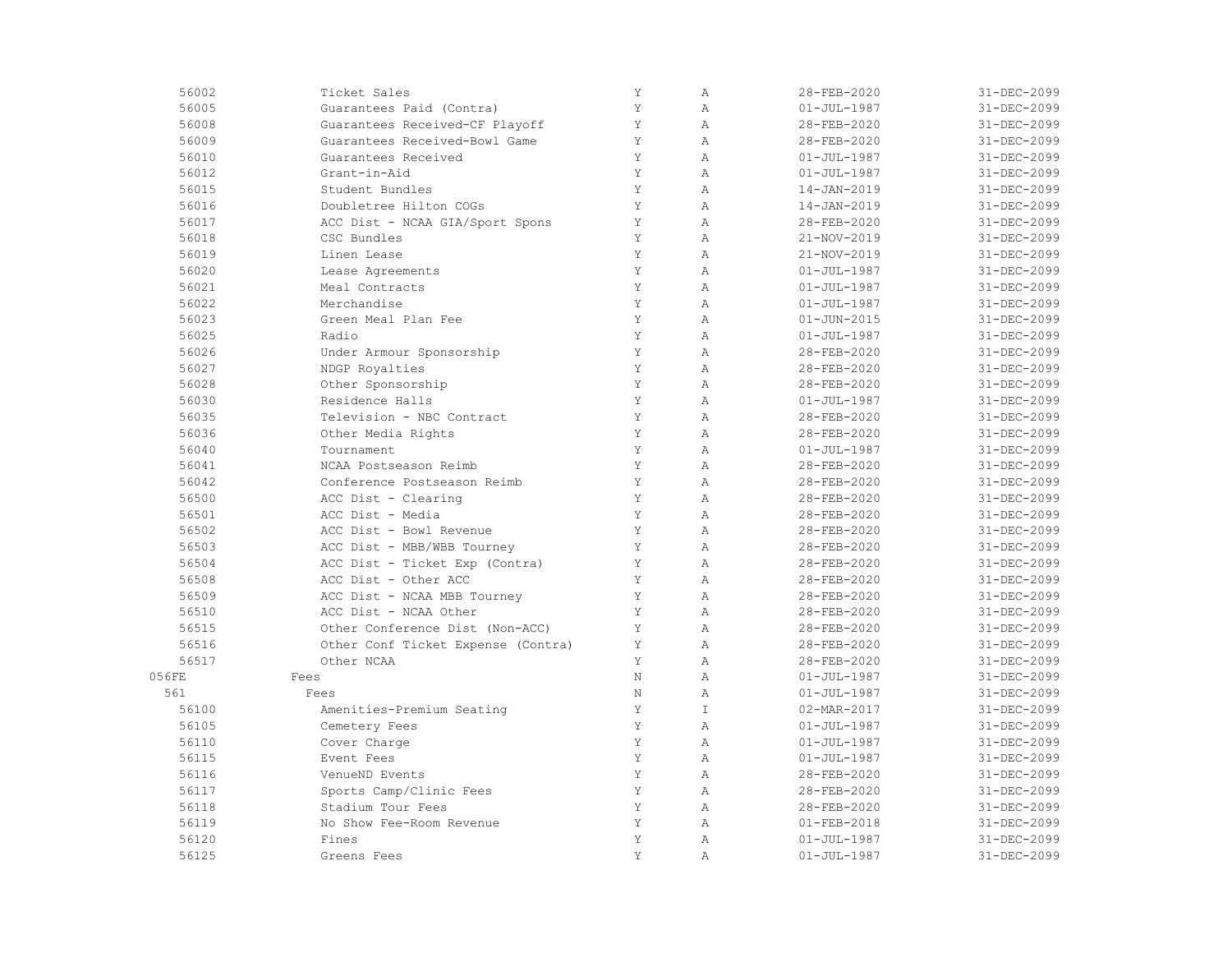| 56130 | Membership Fees                 | Y           | $\mathbb{A}$   | $01 - JUL - 1987$ | 31-DEC-2099 |
|-------|---------------------------------|-------------|----------------|-------------------|-------------|
| 56135 | Range Fees                      | Y           | $\overline{A}$ | $01 - JUL - 1987$ | 31-DEC-2099 |
| 56140 | Rights Fees (Season Tickets)    | Y           | $\mathbb{A}$   | $01 - JUL - 1987$ | 31-DEC-2099 |
| 56142 | Room Deposits Forfeits (Contra) | Υ           | $\mathbb{A}$   | $01 - JUL - 1987$ | 31-DEC-2099 |
| 56144 | Reserved Parking                | Y           | $\mathbb{A}$   | $01 - FEB - 2014$ | 31-DEC-2099 |
| 56145 | Parking                         | Y           | $\overline{A}$ | $01 - JUL - 1987$ | 31-DEC-2099 |
| 56147 | Student Fees                    | $\mathbf Y$ | $\mathbb{A}$   | $01 - JUL - 1987$ | 31-DEC-2099 |
| 56148 | Administrative Fees             | Y           | $\mathbb{A}$   | $01 - FEB - 2014$ | 31-DEC-2099 |
| 56149 | Surcharges                      | Y           | $\overline{A}$ | $01 - FEB - 2014$ | 31-DEC-2099 |
| 056RT | Rentals                         | $\rm N$     | $\overline{A}$ | $01 - JUN - 2009$ | 31-DEC-2099 |
| 565   | Rentals-Real Property           | $\rm N$     | $\mathbb{A}$   | $01 - JUN - 2009$ | 31-DEC-2099 |
| 56051 | Greenhouse Rental               | Y           | $\mathbb{A}$   | $01 - JUN - 2009$ | 31-DEC-2099 |
| 56054 | Wet Lab Rental                  | Y           | $\mathbb{A}$   | $01 - JUN - 2009$ | 31-DEC-2099 |
| 56055 | Dry Lab Rental                  | Y           | $\overline{A}$ | $01 - JUN - 2009$ | 31-DEC-2099 |
| 56059 | General Office Rental           | Y           | $\mathbb{A}$   | $01 - JUN - 2009$ | 31-DEC-2099 |
| 566   | Rentals-Personal Property       | N           | $\mathbb{A}$   | $01 - JUN - 2009$ | 31-DEC-2099 |
| 56061 | Equipment Rental                | Y           | $\overline{A}$ | $01 - JUN - 2009$ | 31-DEC-2099 |
| 56069 | Other Personal Property Rental  | Y           | $\overline{A}$ | $01 - JUN - 2009$ | 31-DEC-2099 |
| 056SL | Sales                           | $\,$ B      | $\overline{A}$ | $01 - JUL - 1987$ | 31-DEC-2099 |
| 563   | Sales                           | $\rm N$     | $\mathbb{A}$   | $01 - JUL - 1987$ | 31-DEC-2099 |
| 56300 | Advertising                     | Y           | $\mathbb{A}$   | $01 - JUL - 1987$ | 31-DEC-2099 |
| 56305 | Beverages                       | Y           | $\overline{A}$ | $01 - JUL - 1987$ | 31-DEC-2099 |
| 56306 | Outlets Beverage Revenue        | Y           | $\overline{A}$ | $01 - FEB - 2018$ | 31-DEC-2099 |
| 56307 | Banquets Beverage Revenue       | Y           | $\mathbb{A}$   | $01 - FEB - 2018$ | 31-DEC-2099 |
| 56320 | Dry Cleaning                    | Y           | $\mathbb{A}$   | $01 - JUL - 1987$ | 31-DEC-2099 |
| 56325 | Food                            | Y           | $\overline{A}$ | $01 - JUL - 1987$ | 31-DEC-2099 |
| 56326 | Outlets Food Revenue            | Y           | $\mathbb{A}$   | $01 - FEB - 2018$ | 31-DEC-2099 |
| 56327 | Guest Meals                     | Y           | $\mathbb{A}$   | $01 - JUL - 1987$ | 31-DEC-2099 |
| 56328 | Banquets Food Revenue           | Y           | $\overline{A}$ | $01 - FEB - 2018$ | 31-DEC-2099 |
| 56330 | Laundry & Linens                | Y           | $\overline{A}$ | 14-JAN-2019       | 31-DEC-2099 |
| 56331 | Wetcleaning                     | Y           | $\overline{A}$ | 14-JAN-2019       | 31-DEC-2099 |
| 56332 | Laundry-Weekend Athletic Wash   | Y           | $\mathbb{A}$   | 01-APR-2013       | 31-DEC-2099 |
| 56333 | Laundry-Lost Linens             | $\mathbf Y$ | $\mathbb{A}$   | 01-APR-2013       | 31-DEC-2099 |
| 56334 | Laundry-Unif/Misc Sales         | Y           | $\mathbb{A}$   | 24-JUN-2015       | 31-DEC-2099 |
| 56335 | Licensing                       | Y           | $\mathbb{A}$   | $01 - JUL - 1987$ | 31-DEC-2099 |
| 56336 | Athletics Wash                  | Y           | $\mathbb{A}$   | 21-NOV-2019       | 31-DEC-2099 |
| 56337 | Summer Housing Linens           | Y           | $\overline{A}$ | 21-NOV-2019       | 31-DEC-2099 |
| 56338 | Mop Cleaning                    | Y           | $\overline{A}$ | 21-NOV-2019       | 31-DEC-2099 |
| 56339 | Uniform Sale Revenues           | $\mathbf Y$ | $\mathbb{A}$   | 02-FEB-2021       | 31-DEC-2099 |
| 56340 | Merchandise                     | Y           | $\mathbb{A}$   | $01 - JUL - 1987$ | 31-DEC-2099 |
| 56341 | M/I-Miscellaneous Revenue       | Y           | $\mathbb{A}$   | $01 - FEB - 2018$ | 31-DEC-2099 |
| 56345 | Postage                         | Y           | $\overline{A}$ | $01 - JUL - 1987$ | 31-DEC-2099 |
| 56350 | Programs and Periodicals        | Y           | $\overline{A}$ | $01 - JUL - 1987$ | 31-DEC-2099 |
| 56351 | Group Rooms Revenue             | Y           | $\mathbb{A}$   | $01 - FEB - 2018$ | 31-DEC-2099 |
| 56352 | Rooms                           | Y           | $\mathbb{A}$   | $01 - JUL - 1987$ | 31-DEC-2099 |
| 56353 | Allowances                      | Y           | $\overline{A}$ | $01 - FEB - 2014$ | 31-DEC-2099 |
| 56354 | Meeting Room Revenue            | Y           | $\mathbb{A}$   | $01 - FEB - 2018$ | 31-DEC-2099 |
| 56355 | Royalties                       | Y           | $\mathbb{A}$   | $01 - JUL - 1987$ | 31-DEC-2099 |
|       |                                 |             |                |                   |             |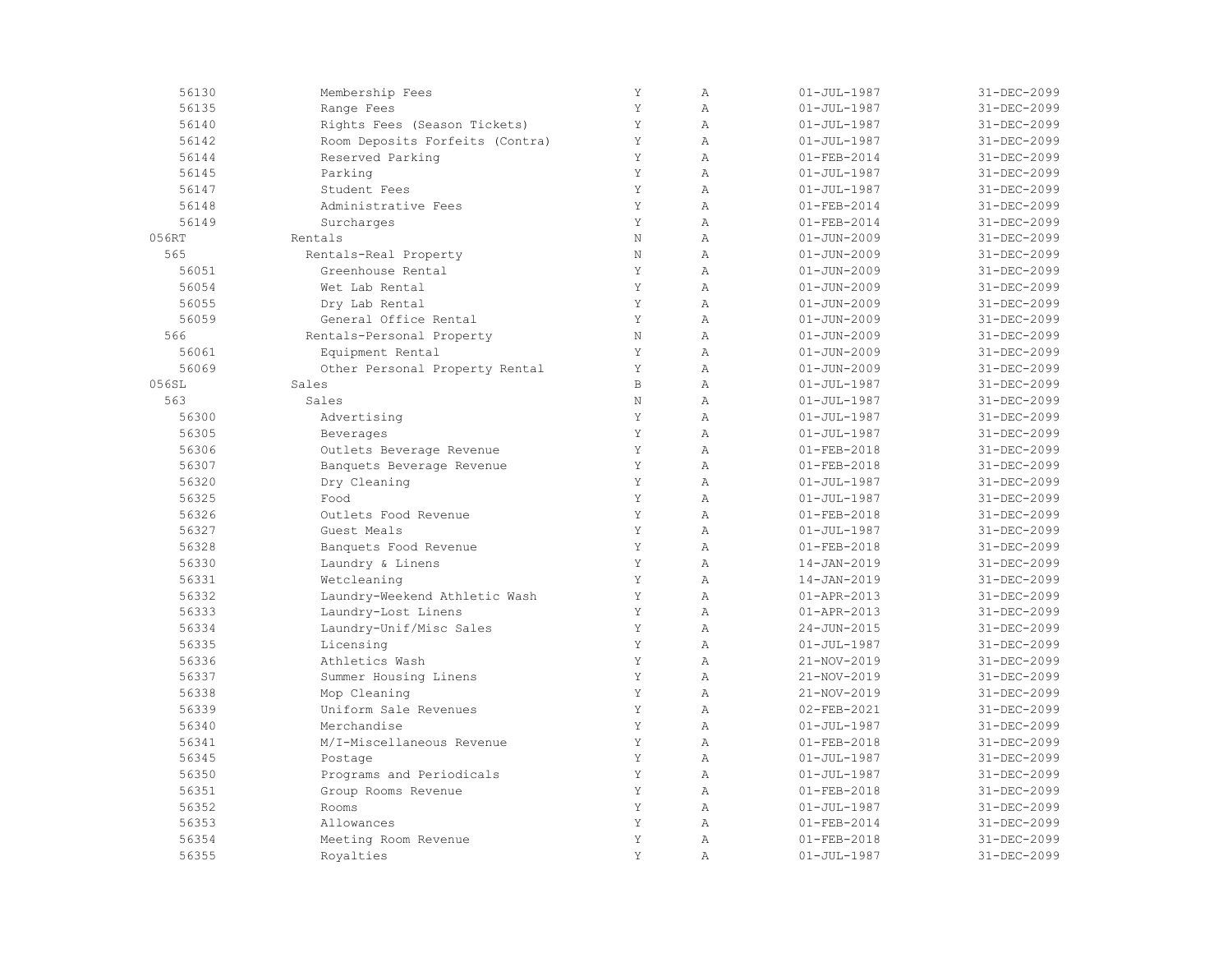|    | 56365 | Tailoring                           | $\mathbf Y$ | $\mathbb{A}$   | $01 - JUL - 1987$                   | 31-DEC-2099 |
|----|-------|-------------------------------------|-------------|----------------|-------------------------------------|-------------|
|    | 56370 | Tickets                             | Y           | $\mathbb{A}$   | $01 - JUL - 1987$                   | 31-DEC-2099 |
|    | 56375 | Ticket Refunds (Contra)             | Y           | $\overline{A}$ | $01 - JUL - 1987$                   | 31-DEC-2099 |
|    | 56380 | Contract Performances (Contra)      | Y           | $\overline{A}$ | $01 - JUL - 1987$                   | 31-DEC-2099 |
|    | 056SV | Services                            | N           | $\overline{A}$ | $01 - JUL - 1987$                   | 31-DEC-2099 |
|    | 564   | Services                            | N           | $\mathbb{A}$   | $01 - JUL - 1987$                   | 31-DEC-2099 |
|    | 56401 | Concessions                         | Y           | $\mathbb{A}$   | 28-FEB-2020                         | 31-DEC-2099 |
|    | 56402 | Catering                            | Y           | $\overline{A}$ | $01 - JUL - 1987$                   | 31-DEC-2099 |
|    | 56405 | Consulting                          | Y           | $\overline{A}$ | $01 - JUN - 2009$                   | 31-DEC-2099 |
|    | 56410 | Printing                            | Y           | $\mathbb{A}$   | $01 - JUL - 1987$                   | 31-DEC-2099 |
|    | 56415 | Production Services                 | Y           | $\mathbb{A}$   | $01 - NOV - 2017$                   | 31-DEC-2099 |
|    | 56420 | Rentals                             | Y           | $\mathbb{A}$   | $01 - JUL - 1987$                   | 31-DEC-2099 |
|    | 56421 | AV Rental Revenue                   | Y           | $\overline{A}$ | $01 - FEB - 2018$                   | 31-DEC-2099 |
|    | 56450 | Infant/Child Burial Funds           | Y           | $\mathbb{A}$   | 01-FEB-2021                         | 31-DEC-2099 |
| 58 |       | Other Sources                       |             |                | $01 - JUL - 1987$                   | 31-DEC-2099 |
|    | 0058  | Other Sources                       | N           | $\mathbb{A}$   | $01 - JUL - 1987$                   | 31-DEC-2099 |
|    | 058ZS | Other sources                       | $\rm N$     | $\overline{A}$ | $01 - JUL - 1987$                   | 31-DEC-2099 |
|    | 580   | Other Sources                       | $\,$ B      | $\mathbb{A}$   | $01 - JUL - 1987$                   | 31-DEC-2099 |
|    | 58000 | Other Source-Beginning Bal Adj      | Y           | $\mathbbm{I}$  | 14-DEC-2018 14-DEC-2018 31-DEC-2099 |             |
|    | 58001 | Other Source 1                      | Y           | $\mathbb{A}$   | $01 - JUL - 1987$                   | 31-DEC-2099 |
|    | 58002 | Other Source 2                      | $\mathbf Y$ | $\mathbb{A}$   | $01 - JUL - 1987$                   | 31-DEC-2099 |
|    | 58003 | Other Source 3                      | Y           | $\mathbb{A}$   | 18-JUL-2005                         | 31-DEC-2099 |
|    | 58004 | Other Source 4                      | Y           | $\mathbb{A}$   | 18-JUL-2005                         | 31-DEC-2099 |
|    | 58005 | Other Source 5                      | Y           | $\overline{A}$ | 18-JUL-2005                         | 31-DEC-2099 |
|    | 58006 | Other Source 6                      | Y           | $\overline{A}$ | 15-MAR-2006                         | 31-DEC-2099 |
|    | 58011 | Program Income                      | Y           | $\mathbb{A}$   | $01 - MAR - 2010$                   | 31-DEC-2099 |
|    | 58100 | University Charges                  | Y           | $\mathbb{A}$   | $01 - JUL - 1987$                   | 31-DEC-2099 |
|    | 58200 | Recharge Facilitation               | Y           | $\mathbb{A}$   | $01 - JUL - 2009$                   | 31-DEC-2099 |
|    | 58210 | Recharge Costs (Contra)             | Y           | $\mathbb{A}$   | $01 - JUL - 2009$                   | 31-DEC-2099 |
|    | 58250 | Recharge Core Revenue               | Y           | $\mathbb{A}$   | $01 - JUN - 2019$                   | 31-DEC-2099 |
|    | 58270 | Recharge Core Revenue - SSF         | Y           | Α              | $01 - JUN - 2019$                   | 31-DEC-2099 |
|    | 58300 | Chair-Discretionary Acct Funding    | Y           | $\mathbb{A}$   | $01 - JUL - 1987$                   | 31-DEC-2099 |
|    | 58400 | Chair-Capitalization Acct Funding   | Y           | $\overline{A}$ | $01 - JUL - 2009$                   | 31-DEC-2099 |
|    | 582   | Recharge Core Revenue               | N           | $\overline{A}$ | 19-JUN-2019                         | 31-DEC-2099 |
|    | 588   | Tantur Program Income               | N           | $\mathbb{A}$   | $01 - JUL - 2017$                   | 31-DEC-2099 |
|    | 58801 | Tantur-CEP Program Income           | Y           | $\mathbb{A}$   | 29-JAN-2019                         | 31-DEC-2099 |
|    | 58802 | Tantur-Outside Groups & Individuals | Y           | $\mathbb{A}$   | $01 - JUL - 2017$                   | 31-DEC-2099 |
|    | 58803 | Tantur-ND Subsidy Income            | Y           | $\mathbb{A}$   | $01 - JUL - 2017$                   | 31-DEC-2099 |
|    | 58804 | Tantur-ND Group Income              | Y           | $\, {\bf A}$   | $01 - JUL - 2017$                   | 31-DEC-2099 |
|    | 58805 | Tantur-Rent & Electricity Income    | Y           | $\mathbb{A}$   | $01 - JUL - 2017$                   | 31-DEC-2099 |
|    | 58806 | Tantur-Other Income                 | Y           | $\overline{A}$ | $01 - JUL - 2017$                   | 31-DEC-2099 |
|    | 58807 | Tantur-ND Severance Funding         | Y           | $\overline{A}$ | $01 - JUL - 2018$                   | 31-DEC-2099 |
|    | 58808 | Tantur-ND Endowment Contribution    | Y           | $\mathbb{A}$   | $01 - JUL - 2018$                   | 31-DEC-2099 |
|    | 58809 | Tantur-ND Additional Support        | Y           | $\mathbb{A}$   | $01 - JUL - 2018$                   | 31-DEC-2099 |
|    | 58810 | Tantur-JGG Revenue                  | Y           | $\mathbb{A}$   | $01 - JUL - 2018$                   | 31-DEC-2099 |
|    | 58811 | Tantur-UG Study Abroad              | Y           | $\overline{A}$ | $01 - JAN - 2019$                   | 31-DEC-2099 |
|    | 589   | Plant Fund - Not Unitized Pool      | $\rm N$     | $\mathbb{A}$   | $01 - JUL - 1987$                   | 31-DEC-2099 |
|    | 58900 | Capital Additions / Deductions      | Y           | $\mathbb{A}$   | $01 - JUL - 1987$                   | 31-DEC-2099 |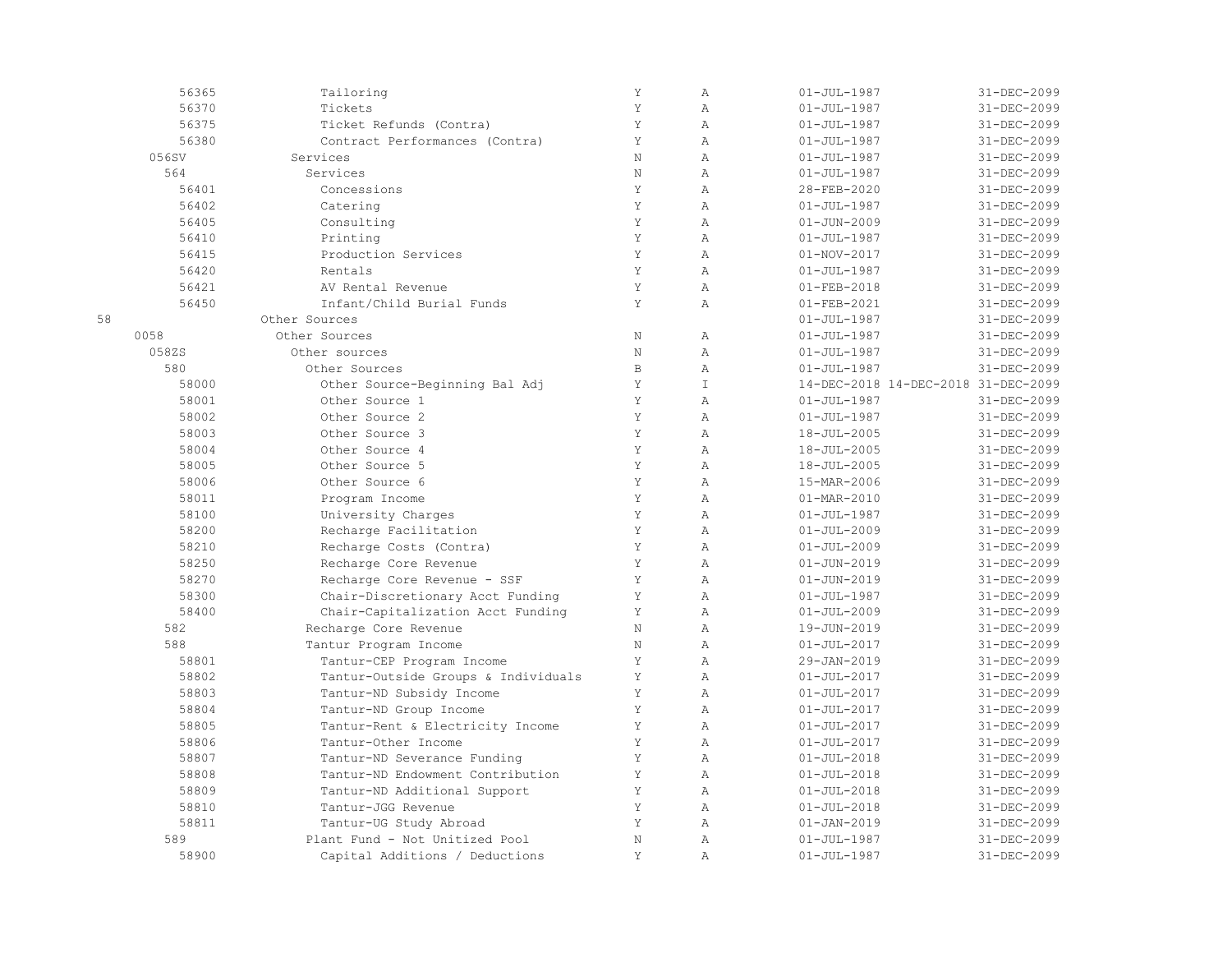|           | 58925 | Debt Acquisition                    | Y            | $\mathbb{A}$   | $01 - JUL - 1987$ | 31-DEC-2099       |
|-----------|-------|-------------------------------------|--------------|----------------|-------------------|-------------------|
|           | 58940 | Debt Service-Principal (Contra-Reve | Y            | $\lambda$      | $01 - JUL - 1987$ | 31-DEC-2099       |
| 59        |       | Contributions                       |              |                | $01 - JUL - 1987$ | 31-DEC-2099       |
|           | 0059  | Contributions                       | $\mathbf N$  | $\mathbb{A}$   | $01 - JUL - 1987$ | 31-DEC-2099       |
|           | 059CN | Contributions                       | $\mathbf N$  | $\overline{A}$ | $01 - JUL - 1987$ | 31-DEC-2099       |
|           | 590   | Contributions                       | $\mathbf{B}$ | $\overline{A}$ | 21-MAY-2007       | 31-DEC-2099       |
|           | 59000 | Presidents Circle                   | Y            | $\mathbb{A}$   | $01 - JUL - 1987$ | 31-DEC-2099       |
|           | 59001 | Sorin Society                       | Y            | $\mathbb{A}$   | $01 - JUL - 1987$ | 31-DEC-2099       |
|           | 59002 | Other Contributions                 | Y            | $\overline{A}$ | $01 - JUL - 1987$ | 31-DEC-2099       |
|           | 59003 | Unrestricted                        | Y            | $\overline{A}$ | $01 - JUL - 1987$ | 31-DEC-2099       |
|           | 59004 | Unrestricted Bequests               | Y            | $\overline{A}$ | $01 - JUL - 1987$ | 31-DEC-2099       |
|           | 59005 | Corby Society                       | Y            | $\mathbb{A}$   | $01 - AUG - 2010$ | 31-DEC-2099       |
|           | 59007 | Unrestricted-Premium Seating Excess | Y            | $\mathbb{A}$   | 02-MAR-2017       | 31-DEC-2099       |
|           | 59009 | Gifts                               | Y            | $\overline{A}$ | $01 - JUL - 1987$ | 31-DEC-2099       |
|           | 59010 | Operating Fund Gifts                | Y            | $\mathbb{A}$   | $01 - JUL - 1987$ | 31-DEC-2099       |
|           | 59011 | Operating Fund Gifts-Distributed I  | Y            | $\mathbb{A}$   | $01 - JUL - 1987$ | 31-DEC-2099       |
|           | 59012 | Operating Fund Gifts-Distributed II | Y            | $\lambda$      | $01 - JUL - 1987$ | 31-DEC-2099       |
|           | 59020 | Annual Fund-Financial Aid           | Y            | $\overline{A}$ | $01 - JAN - 2009$ | $31 - DEC - 2099$ |
|           | 59021 | Annual Fund-Global Health           | Y            | $\mathbb{A}$   | $01 - JAN - 2009$ | 31-DEC-2099       |
|           | 59022 | Annual Fund-Student & Academic Life | Y            | $\mathbb{A}$   | $01 - JAN - 2009$ | 31-DEC-2099       |
|           | 59023 | Annual Fund-Catholic Mission        | Y            | $\mathbb{A}$   | $01 - JAN - 2009$ | 31-DEC-2099       |
|           | 59024 | Annual Fund-Academics               | Y            | $\lambda$      | $01 - FEB - 2014$ | 31-DEC-2099       |
|           | 59025 | Annual Fund-Student Life            | Y            | $\overline{A}$ | $01 - FEB - 2014$ | 31-DEC-2099       |
|           | 59026 | Annual Fund-Mission & Service       | Y            | $\mathbb{A}$   | $01 - FEB - 2014$ | 31-DEC-2099       |
|           | 59027 | Annual Fund-Athletics               | Y            | $\overline{A}$ | $01 - MAX - 2014$ | 31-DEC-2099       |
|           | 59077 | Gifts-Suspense                      | Y            | $\overline{A}$ | $01 - JUL - 1987$ | 31-DEC-2099       |
|           | 059PL | Pledges Outstanding                 | $\mathbb N$  | $\mathbbm{I}$  | 10-NOV-2004       | 31-DEC-2099       |
|           | 591   | Pledges Outstanding                 | $\mathbb N$  | $\top$         | 10-NOV-2004       | 31-DEC-2099       |
|           | 59100 | Pledges-Plant                       | $\rm N$      | $\mathsf{T}$   | 10-NOV-2004       | 31-DEC-2099       |
|           | 59102 | Pledges-Special Programs            | N            | $\top$         | 10-NOV-2004       | 31-DEC-2099       |
|           | 59103 | Pledges-Unrestricted                | N            | $\top$         | 10-NOV-2004       | 31-DEC-2099       |
| <b>5A</b> |       | Grants and Contracts                |              |                | $01 - JUL - 1987$ | 31-DEC-2099       |
|           | 005A  | Grants Revenue                      | $\rm N$      | $\mathbb{A}$   | $01 - JUL - 1987$ | $31 - DEC - 2099$ |
|           | 052E  | Revenue Endowment                   | $\rm N$      | $\lambda$      | $01 - JUL - 1987$ | 31-DEC-2099       |
|           | 051   | Revenue University                  | $\rm N$      | $\mathbb{A}$   | $01 - JUL - 1987$ | 31-DEC-2099       |
|           | 52310 | Revenue University                  | Y            | $\lambda$      | $01 - JUL - 1987$ | 31-DEC-2099       |
|           | 052NN | Grants Revenue State and Local Gov. | $\mathbf N$  | $\overline{A}$ | $01 - JUL - 1987$ | 31-DEC-2099       |
|           | 521   | Grants Revenue State and Local Gov. | N            | $\overline{A}$ | $01 - JUL - 1987$ | $31 - DEC - 2099$ |
|           | 52100 | Grants Revenue State and Local Gov. | Y            | $\mathbb{A}$   | $01 - JUL - 1987$ | 31-DEC-2099       |
|           | 052PR | Grants Revenue Private              | $\rm N$      | $\mathbb{A}$   | $01 - JUL - 1987$ | 31-DEC-2099       |
|           | 523   | Grants Revenue Private              | $\rm N$      | $\mathbb{A}$   | $01 - JUL - 1987$ | 31-DEC-2099       |
|           | 52300 | Grants Revenue Private              | Y            | $\overline{A}$ | $01 - JUL - 1987$ | 31-DEC-2099       |
|           | 052U  | Revenue University                  | $\mathbf N$  | $\mathbb{A}$   | $01 - JUL - 1987$ | 31-DEC-2099       |
|           | 052   | Revenue University                  | N            | $\mathbb{A}$   | $01 - JUL - 1987$ | 31-DEC-2099       |
|           | 52305 | Revenue University                  | Y            | $\mathbb{A}$   | $01 - JUL - 1987$ | $31 - DEC - 2099$ |
|           | 052ZZ | Crosswalk                           | N            | $\overline{A}$ | $01 - JUL - 1987$ | 31-DEC-2099       |
|           | 529   | Crosswalk                           | $\mathbb N$  | $\mathbb{A}$   | $01 - JUL - 1987$ | 31-DEC-2099       |
|           | 52999 | Crosswalk                           | Y            | $\mathbb{A}$   | $01 - JUL - 1987$ | 31-DEC-2099       |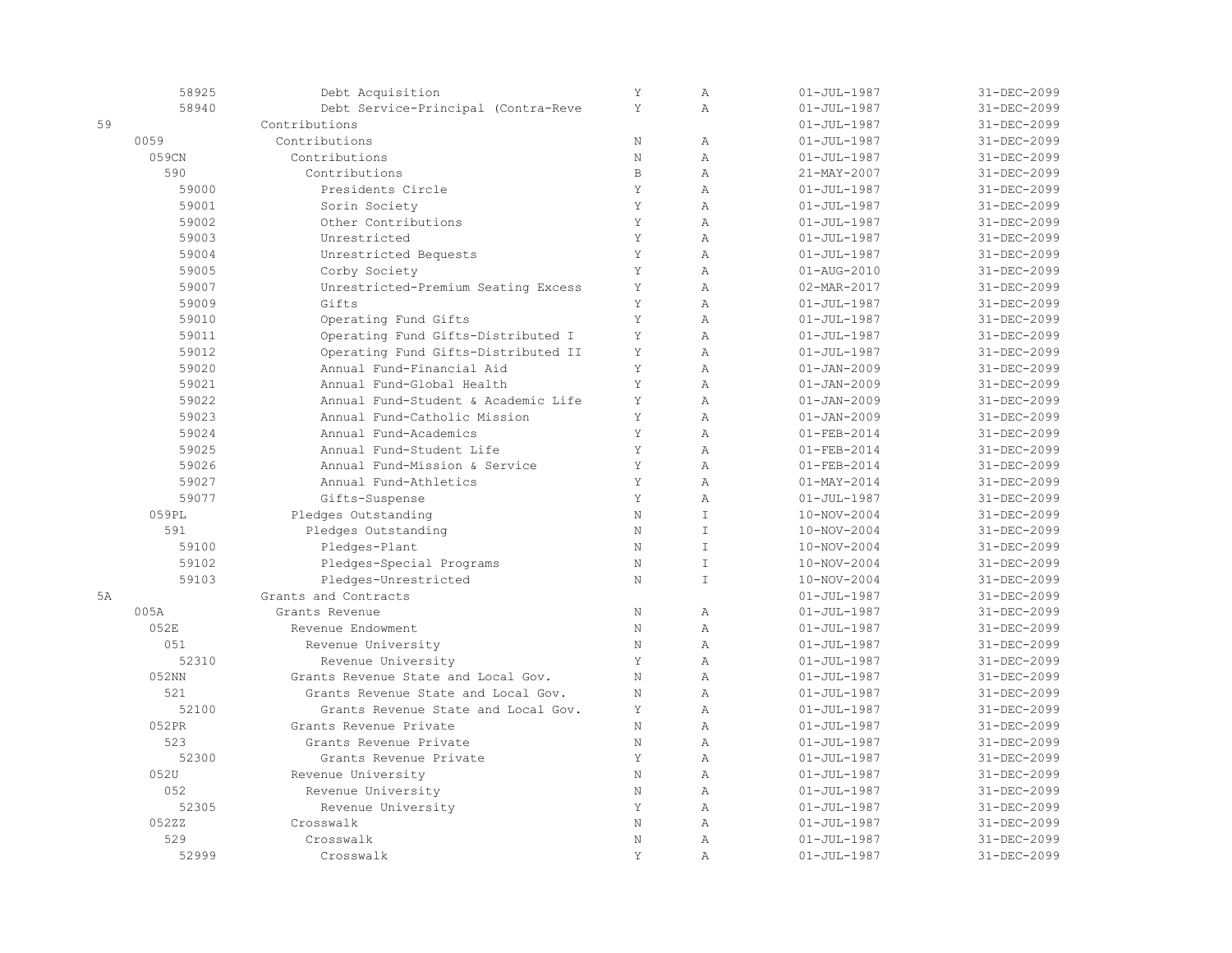|    | 05AGR | Grants Revenue Federal              | $\rm N$      | $\mathbb{A}$   | $01 - JUL - 1987$ | 31-DEC-2099 |
|----|-------|-------------------------------------|--------------|----------------|-------------------|-------------|
|    | 0.5A  | Grants Revenue Federal              | $\rm N$      | $\overline{A}$ | $01 - JUL - 1987$ | 31-DEC-2099 |
|    | 52000 | Grants Revenue Fed. Misc.           | Y            | $\overline{A}$ | $01 - JUL - 1987$ | 31-DEC-2099 |
|    | 52001 | Grants Revenue NSF                  | Y            | $\mathbb{A}$   | $01 - JUL - 1987$ | 31-DEC-2099 |
|    | 52002 | Grants Revenue NIH or HHS           | Y            | A              | $01 - JUL - 1987$ | 31-DEC-2099 |
|    | 52003 | Grants Revenue Educ. Dept.          | Y            | $\overline{A}$ | $01 - JUL - 1987$ | 31-DEC-2099 |
|    | 52004 | Grants Revenue Energy Dept.         | Y            | $\mathbb{A}$   | $01 - JUL - 1987$ | 31-DEC-2099 |
|    | 52005 | Grants Revenue NASA                 | Y            | $\mathbb{A}$   | $01 - JUL - 1987$ | 31-DEC-2099 |
|    | 52006 | Grants Revenue Army                 | Y            | $\mathbb{A}$   | $01 - JUL - 1987$ | 31-DEC-2099 |
|    | 52007 | Grants Revenue Air Force            | Y            | $\mathbb{A}$   | $01 - JUL - 1987$ | 31-DEC-2099 |
|    | 52008 | Grants Revenue Navy                 | Y            | $\overline{A}$ | $01 - JUL - 1987$ | 31-DEC-2099 |
|    | 52009 | Grants Revenue CNS or Americorps    | Y            | $\mathbb{A}$   | $01 - JUL - 1987$ | 31-DEC-2099 |
|    | 52010 | Grants Revenue Agriculture          | Y            | $\overline{A}$ | $01 - JUL - 1987$ | 31-DEC-2099 |
|    | 52011 | Grants Revenue Defense              | Y            | $\overline{A}$ | $01 - JUL - 1987$ | 31-DEC-2099 |
|    | 52012 | Grants Revenue Interior             | Y            | $\overline{A}$ | $01 - JUL - 1987$ | 31-DEC-2099 |
|    | 52013 | Grants Revenue Veteran Affairs      | Y            | $\mathbb{A}$   | $01 - JUL - 1987$ | 31-DEC-2099 |
|    | 52014 | Grants Revenue EPA                  | Y            | $\mathbb{A}$   | $01 - JUL - 1987$ | 31-DEC-2099 |
|    | 52015 | Grants Revenue HUD                  | Y            | $\mathbb{A}$   | $01 - JUL - 1987$ | 31-DEC-2099 |
|    | 52016 | Grants Revenue Nat. Security Agency | Y            | $\mathbb{A}$   | $01 - JUL - 1987$ | 31-DEC-2099 |
|    | 52017 | Grants Revenue NEH                  | Y            | $\overline{A}$ | $01 - JUL - 1987$ | 31-DEC-2099 |
|    | 52018 | Grants Revenue NIST                 | Y            | $\overline{A}$ | $01 - JUL - 1987$ | 31-DEC-2099 |
|    | 52019 | Grants Revenue NOAA                 | Y            | $\overline{A}$ | $01 - JUL - 1987$ | 31-DEC-2099 |
|    | 52020 | Grants Revenue U.S. Forest Service  | Y            | $\overline{A}$ | $01 - JUL - 1987$ | 31-DEC-2099 |
|    | 52021 | Grants Revenue USIP                 | Y            | $\overline{A}$ | $01 - JUL - 1987$ | 31-DEC-2099 |
|    | 52022 | Grants Revenue NIH or HHS - ARRA    | Y            | $\mathbb{A}$   | $01 - JUL - 1987$ | 31-DEC-2099 |
|    | 52023 | Grants Revenue NSF - ARRA           | Y            | $\mathbb{A}$   | $01 - JUL - 1987$ | 31-DEC-2099 |
| 5T |       | University Custody                  |              |                | 10-NOV-2004       | 31-DEC-2099 |
|    | 0059T | University Custody                  | $\rm N$      | $\mathbb{A}$   | 10-NOV-2004       | 31-DEC-2099 |
|    | 059ND | University Custody                  | $\rm N$      | $\, {\bf A}$   | 10-NOV-2004       | 31-DEC-2099 |
|    | 592   | University Custody                  | $\mathbf N$  | $\overline{A}$ | 10-NOV-2004       | 31-DEC-2099 |
|    | 59200 | Gifts                               | $\mathsf{Y}$ | $\overline{A}$ | $10 - NOV - 2004$ | 31-DEC-2099 |
|    | 59206 | Income                              | Y            | $\overline{A}$ | 10-NOV-2004       | 31-DEC-2099 |
|    | 59210 | Unsold Stock Gifts                  | N            | $\top$         | 10-NOV-2004       | 31-DEC-2099 |
|    | 59215 | Other Revenue                       | $\rm N$      | $\top$         | 10-NOV-2004       | 31-DEC-2099 |
|    | 59222 | Investment Gains/Losses             | Y            | $\overline{A}$ | 06-AUG-2013       | 31-DEC-2099 |
|    | 59234 | Income/Gains Applied                | Y            | $\mathbb{A}$   | 06-AUG-2013       | 31-DEC-2099 |
|    | 59245 | Gains Applied-Indirect Cost         | Y            | $\mathbb{A}$   | 06-AUG-2013       | 31-DEC-2099 |
|    | 59256 | Reclassifications                   | Y            | $\overline{A}$ | $01 - JUL - 1987$ | 31-DEC-2099 |
| 5U |       | Board Custody-Unitized              |              |                | 10-NOV-2004       | 31-DEC-2099 |
|    | 0059U | Board Custody-Unitized              | N            | $\overline{A}$ | 10-NOV-2004       | 31-DEC-2099 |
|    | 059UZ | Board Custody-Unitized              | N            | $\mathbb{A}$   | 10-NOV-2004       | 31-DEC-2099 |
|    | 593U  | Board Custody-Unitized              | $\rm N$      | $\mathbb{A}$   | $01 - JUL - 1987$ | 31-DEC-2099 |
|    | 59300 | Gifts-Unitized                      | Y            | $\mathbb{A}$   | $01 - JUL - 1987$ | 31-DEC-2099 |
|    | 59302 | Unitized-Beginning Balance          | $\rm N$      | $\top$         | 10-NOV-2004       | 31-DEC-2099 |
|    | 59306 | Income-Unitized                     | Y            | $\mathbb{A}$   | $01 - JUL - 1987$ | 31-DEC-2099 |
|    | 59317 | Investment Gains/Losses-Unitized    | $\rm N$      | $\mathsf{T}$   | 10-NOV-2004       | 31-DEC-2099 |
|    | 59328 | Income/Gains Applied-Unitized       | Y            | $\overline{A}$ | $01 - JUL - 1987$ | 31-DEC-2099 |
|    | 59339 | Gains Applied-Indirect Cost-Unitzd  | N            | $\mathsf{T}$   | 10-NOV-2004       | 31-DEC-2099 |